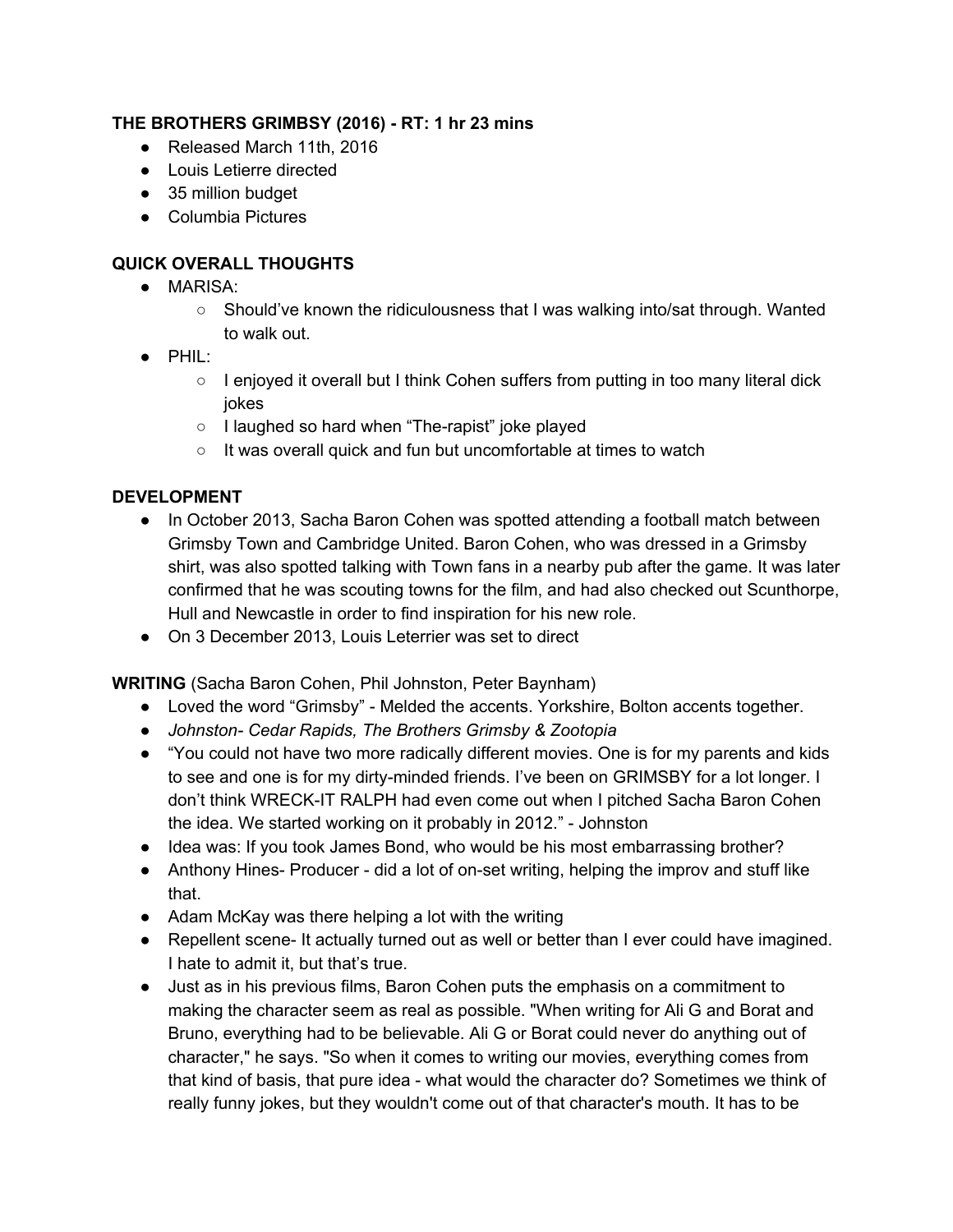authentic and believable, so we create this real world around the characters for the comedy to exist in."

● "When Sacha makes a movie, there's not a quota of outrageousness, but there is a quota of comedy," says Todd Schulman, Baron Cohen's producing partner. "It is a credit to Sacha's ambition and creates a huge challenge for everyone involved, because he is always pushing to make the scene funnier, to take it further, to make it bigger and better."

## **STORY/CAST (Casting Director Lucy Bevan)**

- POINT OF DISCUSSION: Comparing his "episodic" vs scripted/plotted work: He seems boxed in, rather than liberated by, the spy movie, which of course is already self-parodying, as illustrated in the opener of "Grimsby," which crams an entire franchise of action-movie clichés under the credits
- POINT OF DISCUSSION: Brothers story?
- POINT OF DISCUSSION: Favorite moments
- For the movie, creating a world of spies as real, as believable, was as serious as for any action franchise. In short, it couldn't be a spy spoof. "We wanted to create a real action movie, with the stakes, the great stunts, and the jeopardy of a real action movie - and then throw an idiotic character in the middle of that, and see how that character changes the course of the movie," says Baron Cohen.
- Brought in tough kids from real working class backgrounds, North England. Shot interior scenes in South Africa with these kids
- An early contender for the Mark Strong role was Colin Farrell, who, according to the emails, performed well in test screenings. Colin was by far the funniest. Farrell turned down the role
- Guy Pearce and Clive Owen were also both contenders
- Had 4 weeks of rehearsal
- On 25 April, [Annabelle](https://en.wikipedia.org/wiki/Annabelle_Wallis) Wallis joined the cast of the film
- On 11 June, Ian [McShane,](https://en.wikipedia.org/wiki/Ian_McShane) [Gabourey](https://en.wikipedia.org/wiki/Gabourey_Sidibe) Sidibe, David [Harewood,](https://en.wikipedia.org/wiki/David_Harewood) and [Johnny](https://en.wikipedia.org/wiki/Johnny_Vegas) Vegas joined the cast
- On 12 June, Baron Cohen's wife Isla [Fisher](https://en.wikipedia.org/wiki/Isla_Fisher) joined him in the film to play a supporting role
- The story of Gabourey Sidibe joining the cast is a tale that could have been written by an old-school Hollywood publicist. At the exclusive Academy Awards party thrown by Madonna and her manager, Guy Oseary, there were Sidibe and Baron Cohen, one Oscar nominee chatting up another (Sidibe's nomination is for her performance in Precious; Baron Cohen's for writing the screenplay for Borat), about a role in an upcoming movie. "He was telling me how funny he thought I was, and I didn't believe him," says Sidibe. "But he asked me if I could do an African accent, so I lied and said yes, and then he asked me who represents me, and I was there with my manager, so I pointed her out and they talked. Two weeks later, my manager emails me 'remember that movie you talked to Sacha Baron Cohen about at the party?' Well, I guess he was serious and he really did think I was funny."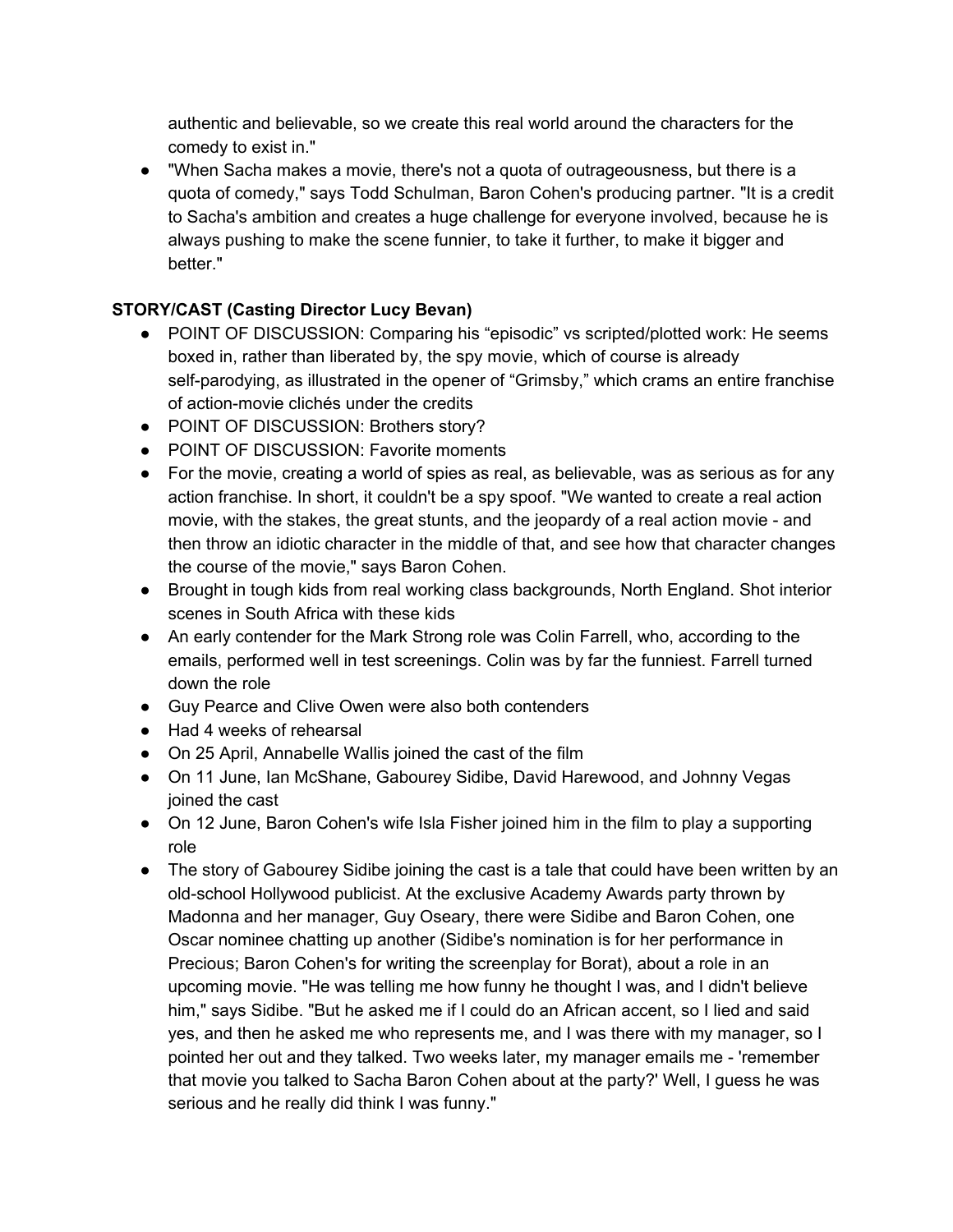## **SACHA BARON COHEN (NOBBY)**

- *● Da Ali G Show, Borat, Bruno, The Dictator*
- Fan of Monty Python. Have written sketches since 7 years old
- Went up to the North of England to hang out with a lot of real-life Nobby's. Went under cover to get into character- set up a bunch of interviews with real people as Nobby, and then I workshop the character that way.
- "Creative, unique. Something alluring about comedy and can make you laugh" Strong about Cohen
- The look of Sacha Baron [Cohen'](http://www.imdb.com/name/nm0056187)s character, most particularly the hair and sideburns, is heavily reflective of that of Liam [Gallagher,](http://www.imdb.com/name/nm0302427) frontman of world famous 90s - 00s rock band Oasis
- "Watching Sacha do comedy is like watching Michael Jordan shoot hoops," says Isla Fisher, who plays Jodie, Sebastian's love interest in the film. "It is an education in how to be hilarious and I've learned so much. For the rest of us, though, we had to play it straight - Sacha's character is so heightened that we needed the whole rest of the world to feel very real."
- Sacha Baron [Cohen](http://www.imdb.com/name/nm0056187) plays the part of the older brother of Mark [Strong'](http://www.imdb.com/name/nm0835016)s character but is in fact eight years younger than him
- Nobby Butcher's spy voice and persona are spoof of Sean [Connery'](http://www.imdb.com/name/nm0000125)s interpretation and characterization of James Bond

### **MARK STRONG (SEBASTIAN)**

- *● Kingsman, Imitation Game, Low Winter Sun, Zero Dark Thirty, John Carter*
- On 24 April 2014, Mark [Strong](https://en.wikipedia.org/wiki/Mark_Strong) joined the film to play a British black-ops spy and brother of Baron Cohen's character
- "I had to do a lot more action than I had to do in other films. This one was different because there's a ton of action and involved and also a kind of anarchic comedy that Sacha Baron Cohen loves to create. There was never a dull moment on set."
- ELEPHANT SCENE: sleeping bag-sized silicon sheath basically. And we had to cuddle like lovers for about three days because there was absolutely no room in there (the set of the elephant's uterus) to stretch out or even lie side-by-side. You've got to suffer for your art. We were in a very hot, very wet, very sticky, uncomfortable environment for three days in order to mine for the laughs.
- "We cast someone who we thought could actually be cast in a real action franchise, and Mark Strong is that guy," says Baron Cohen. "He's incredibly tough. He does all his own stunts. He's a brilliant fighter. And he's totally real - you completely believe him."
- "I knew Sacha's past films, but I didn't know what it would entail, to be honest," says Mark Strong, about joining a Sacha Baron Cohen comedy. "The process is quite extraordinary. Sacha is on a mission to poke fun at everything he can and create disorder wherever possible. But within that anarchy, the process of finding the laughs is actually quite scientific. There's a very structured narrative and the writers are specific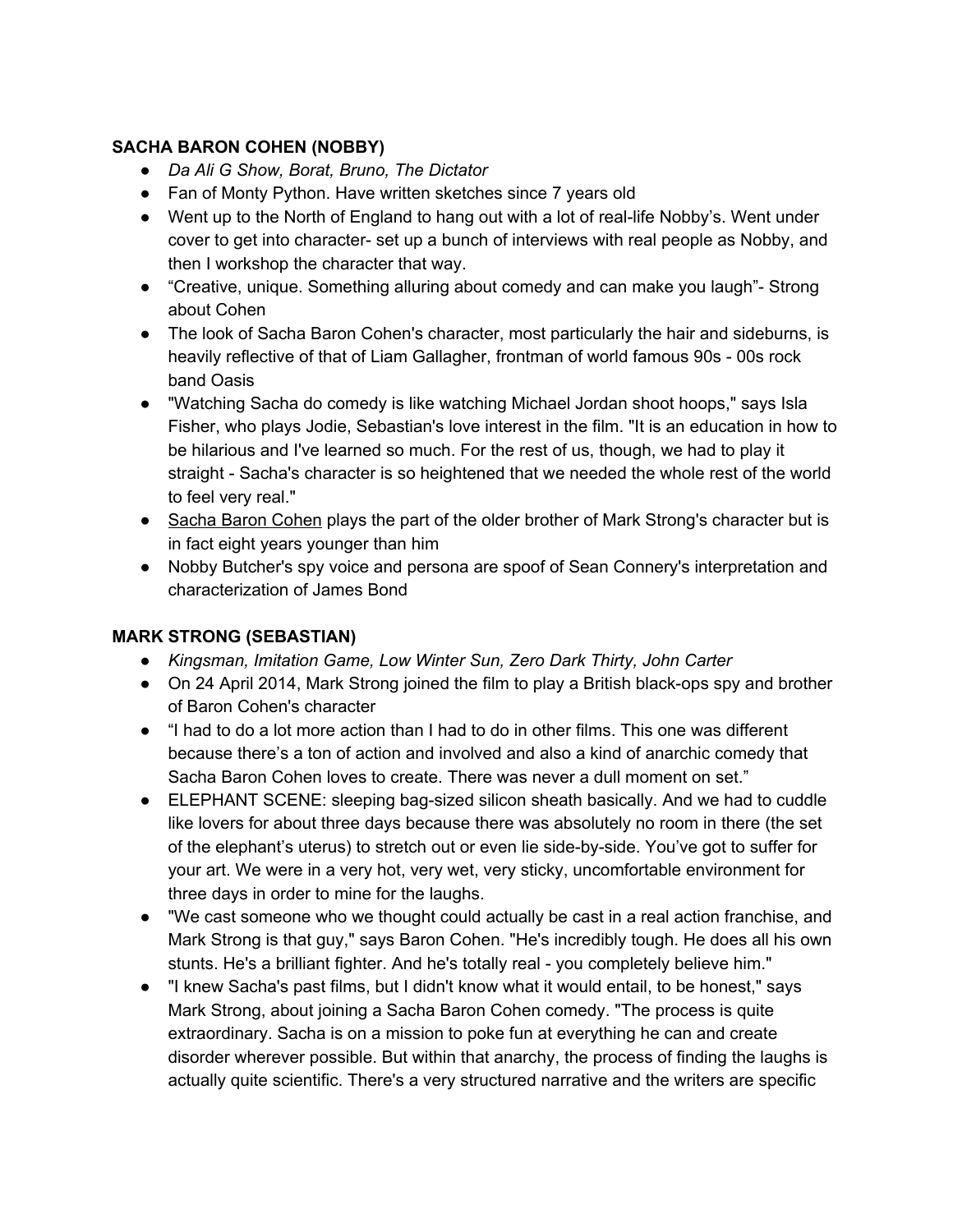about the lines they write and the words you speak. If I missed a word here or there, it's important, because the word is in there so that the comedy flows and works in that way."

• With Sacha Baron Cohen's surreal mind, as a co-writer of the screenplay, he dreamed up quite a bit of punishment for the actors. "One particular day, Sacha fell on me and smashed a bottle over my head repeatedly," says Mark Strong. "Then I was drowned in a car; I was trapped in a tiny, sleeping bag-sized costume; I had a day on the African plain in freezing cold winds; and I was subjected to three days in a small house with Nobby's entire family. It wasn't just Sebastian enduring these tasks - it was me."

### **REBEL WILSON (DAWN GROBHAM)**

- *● Pitch Perfect, How to Be Single, Night at the Museum 3, Pain & Gain, Bridesmaids*
- Rebel Wilson started work on this picture around just a fortnight after completing her duties on Pitch Perfect 2

### **PENELOPE CRUZ (RHONDA GEORGE)**

- *● Vanilla Sky, Blow, Zoolander 2, Vicky Cristina Barcelona, Sahara,*
- The villain
- [Rhonda](http://www.imdb.com/name/nm1170463) George is the name of Sacha Baron [Cohen'](http://www.imdb.com/name/nm0056187)s real-life personal assistant
- "I was excited about being part of this movie because there's no one like Sacha," says Cruz. "It's fun to let go of your inhibitions."

#### **TRIVIA/EASTER EGGS**

- **●** Sony's Spain director Ivan Losada "objected to the fact that the final World Cup football match was between England and Germany, writing: "not having Spain playing the finals is just not realistic"
- The referee in the final football match of the tournament is an actual professional referee, Jabulani Mahono, who officiates in the South African Premier Soccer League and National First Division matches

### **DIRECTING**(LOUIS LETERRIER)

- Directed *Now You See Me, Clash Of The Titans, The Incredible Hulk, Transporter 2, Unleashed, Transporter*
- The filmmakers approached Louis Leterrier one of the most in-demand action-film directors (Now You See Me, The Transporter), to take the helm. Leterrier says that when he was approached to direct Grimsby, he was gratified by the chance to work with a star he had long admired. "I remember, at the beginning of the DVD era, people were passing around DVD box sets of 'The Ali G Show' 'Have you seen this stuff?'" Leterrier recalls. "I remember going to see Borat on the day it came out - the 11 am show, first show, and crying laughing, and going to see it again that weekend with friends. That's what I love about Sacha's movies - you want to be the first one to see it, and then you want to bring your friends to see their reaction. I was quite starstruck with Sacha, because he was one of the guys that I truly admired."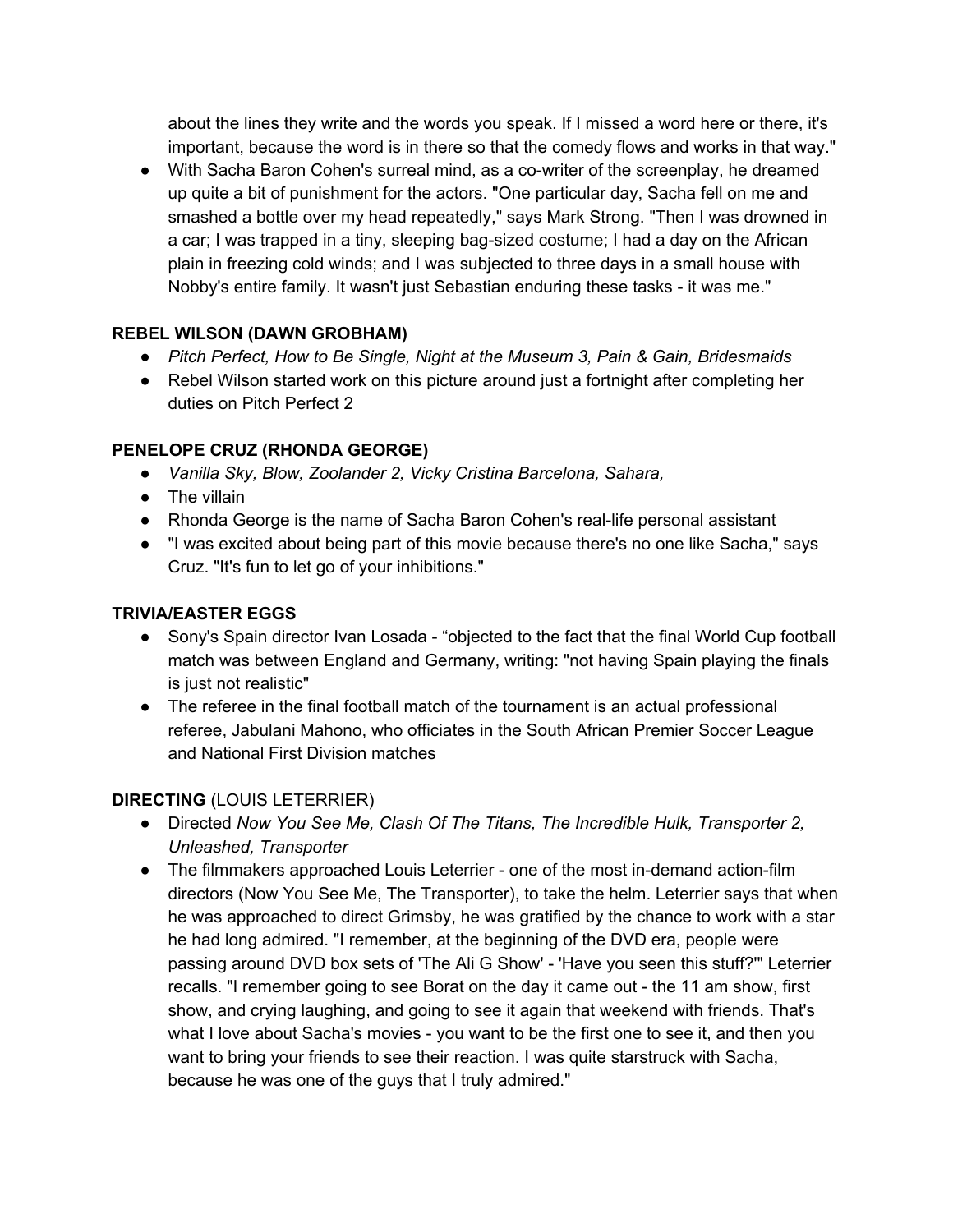- Louis [Leterrier,](http://www.imdb.com/name/nm0504642) the movie's director, says that shooting comedy was unlike any other kind of filmmaking he's ever done before. "I had longer takes, 45 minute takes. I was putting several cameras on a scene, doing crossing overs. It was a new kind of filmmaking for me," Leterrier says. But that's what you have to do when Sacha Baron Cohen is performing. "In this movie, he's like a stream of consciousness he never stops. He has a surreal mind."
- Of director Louis Leterrier, actress Isla Fisher, who had previously collaborated with Leterrier on Now You See Me, said: "It's great to see him branching out and doing comedy, because Louis has a fresh and exciting way of shooting things," she says. "He keeps the camera continually moving - it has a mercurial, animal feel. He can create this spy world but still has a great sense of humor."
- "Whatever Sacha asks of other actors, he'll do ten times worse. Sacha will do anything to get a laugh," says director Louis [Leterrier.](http://www.imdb.com/name/nm0504642) Plus, Leterrier explains, he wasn't about to let the actors get all the fun - the director thought it was only fair that he himself endure whatever he was requiring of Baron Cohen and Strong. "When they were wet, I was wet. When they were cold, I was cold. When they were naked, I was naked. Sacha was one of the writers of the movie, so he was prepared, but I didn't want Mark to feel abused. So, I was with him in there."
- Studied filmmaking in NYU

## **PRODUCTION/CINEMATOGRAPHY**(Oliver Wood)

- *● Fantastic Four, Anchorman 2, Safe House, Other Guys, Step Brothers, Scooby Doo 2, I Spy*
- Ilya [Naishuller](http://www.imdb.com/name/nm5820154) (Hardcore Henry) consulted on the POV (point of view) shots in some of the action scenes. He was invited to work on the film but ended up as a consultant due to schedule conflicts
- Principal [photography](https://en.wikipedia.org/wiki/Principal_photography) of the film commenced on 4 June, at North Weald [railway](https://en.wikipedia.org/wiki/North_Weald_railway_station) station, and around the [Epping](https://en.wikipedia.org/wiki/Epping_Forest) Forest area in [Essex](https://en.wikipedia.org/wiki/Essex), England
- The shooting lasted for six weeks in the UK and then moved to South Africa
- Didn't have a big budget, but wanted an action-style film. "But we realized if we create this new style of action, this POV shooter kind of action, we could make the action film more visceral and alive. I saw this video online called "Bad Mother F\*cker" that had point of view action. And we called the guy up and said "Hey we want you to help us on this movie." "And we got the main stunt guy who does the stunts for the Marvel movies, you know he's the real Captain America, and we got him out and got him to choreograph real four-minute scenes. And have people do some of these things for real. And we thought, alright, if we can actually do that, that would be a much more visceral experience and make the action feel old fashioned." - Cohen
- "What happens is we write the basic scene, we shoot the basic scene a few times, and then we say, "okay let's do a completely improvised take." Then we do variations of the scene, try to change the dynamics, try and change the lines with particular jokes, and we try to give ourselves as much space as possible with the particular scene, so that the best idea will come out."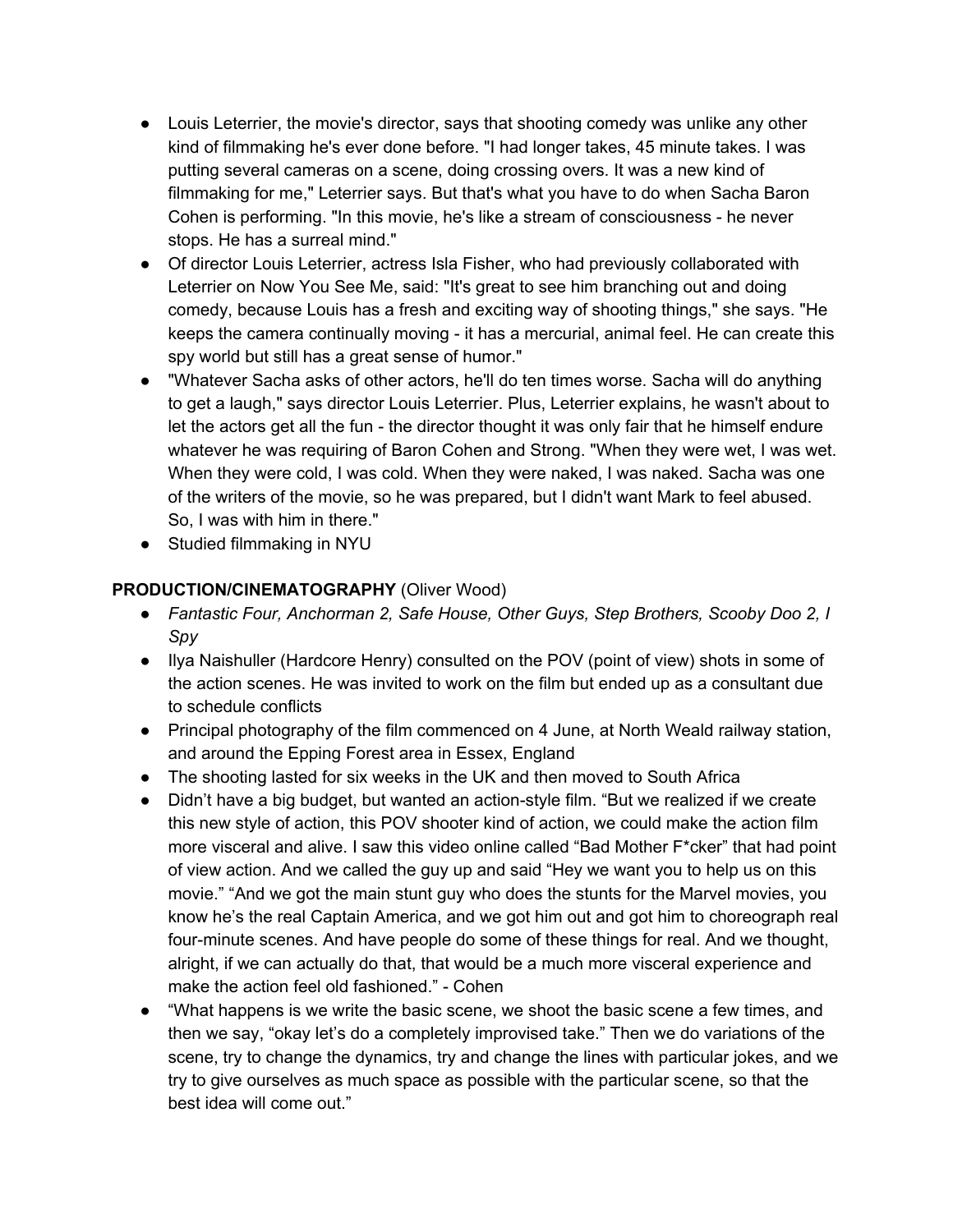**EDITING** (Jonathan Amos, Evan Henke, James Thomas)

- Jonathan *Scott Pilgrim*
- Evan *Muppets, The Interview, Inglourious Basterds, For a Good Time Call…*
- James *Borat, Bruno, Hot Tub Time Machine, Muppets, Fanboys*
- Had a lot of issues with the NPAA making sure the movie was not NC-17. Had to shorten the elephant scene to  $3\frac{1}{2}$  mins
- Cohen had a 6 month fight with MPAA (unelected officials as he calls them)
	- Violence vs sex

**SOUND/MUSIC**(David Buckley, Erran Baron Cohen)

- David *The Good Wife, The Town*
- Erran *Borat, Bruno, Dictator*
- Ed Sheeran's New Album- one of the songs in the new album will be featured in the forthcoming film "The Brothers Grimsby." The said song will be part of the film's official soundtrack.

# **MARKETING**

- On 13 February 2014, the film moved from [Paramount](https://en.wikipedia.org/wiki/Paramount_Pictures) Pictures to [Columbia](https://en.wikipedia.org/wiki/Columbia_Pictures) Pictures, and it was announced that the film would be released in the U.S. on 31 July 2015
- On 21 January 2015, the film's U.S. release date was moved back to 26 February 2016
- The film was then scheduled to be released on 4 March 2016, but was again moved back, to 11 March 2016
- One of the film's main movie posters, featuring Nobby, Rebel [Wilson](http://www.imdb.com/name/nm2313103), and [Gabourey](http://www.imdb.com/name/nm2829737) [Sidibe,](http://www.imdb.com/name/nm2829737) is a parody of a typical James Bond movie poster with the Bond character depicted alongside two Bond Girls
- Sony pulled back on promotion for the movie due to the Donald Trump controversy
- Kim K shared videos and photos of her family watching the movie before it came out and were laughing hysterically:

http://www.dailymail.co.uk/video/news/video-1271137/Kim-Kardashian-shares-reaction-B rothers-Grimsby-movie.html

- Presented as Ali G at the Oscars and commented racial issues and promoted this movie
	- $\circ$  Oscars didn't want him to do it, but he snuck into a bathroom with his wife for 45 minutes to change
- Did a parody announcement like Apple would do to promote movie [\(https://www.youtube.com/watch?v=0vuFV7iWP94\)](https://www.youtube.com/watch?v=0vuFV7iWP94)
- Appeared as various past characters to promote the movie (Borat on Jimmy Kimmel)

# **BOX OFFICE/RECEPTION**

- Domestic: As of March 23th, \$6,527,980
- Foreign: \$16,700,000
- Worldwide: \$23,227,980
- Domestic Summary